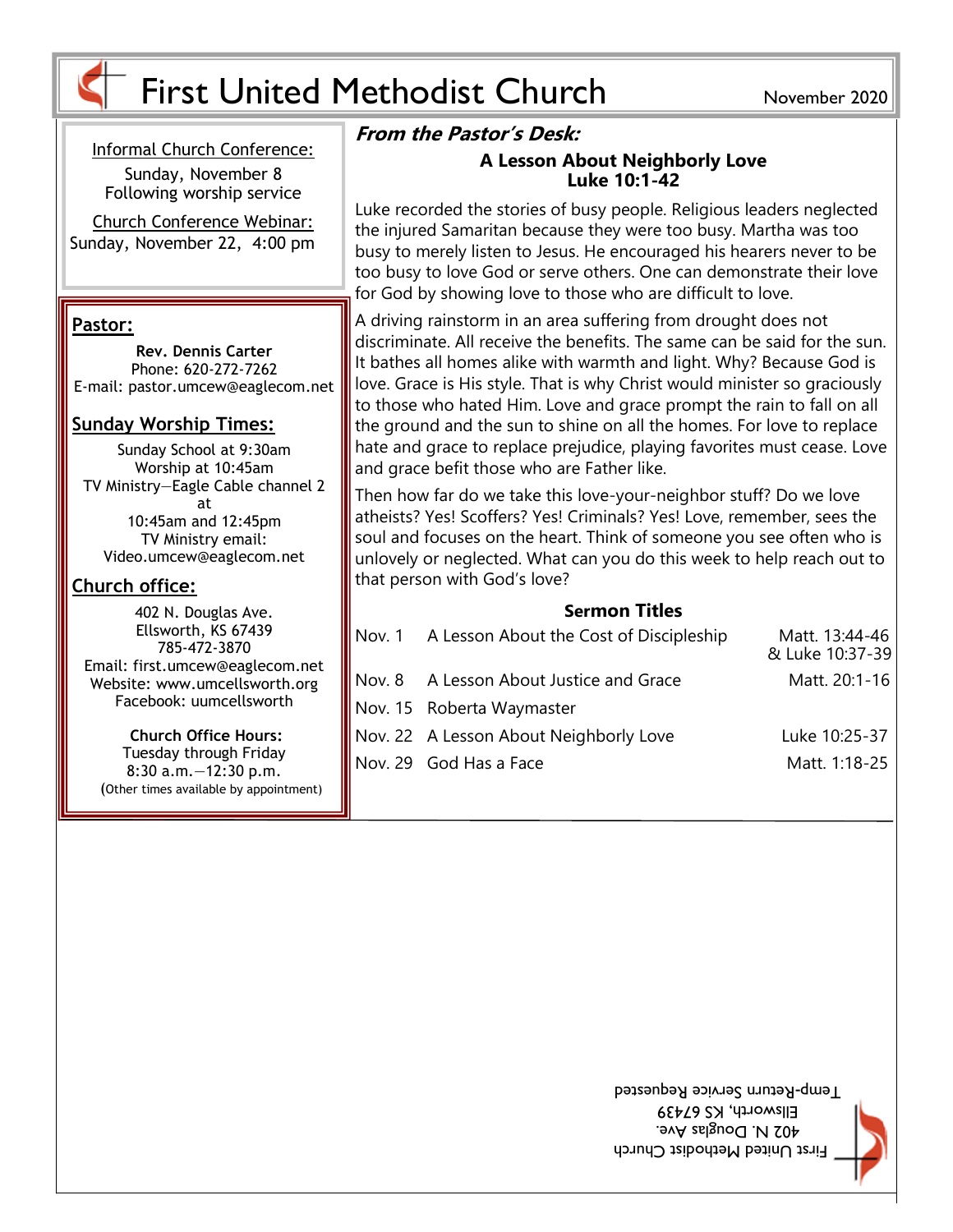# First United Methodist Church November 2020

# Kids of the Kingdom/Kids with a Mission:

The first step is always the scariest. Changing routine is challenging. Our purpose remains the same: bringing children to know God and the power of

His great love. Yes, we have had to make adjustments on Wednesday afternoons. For one thing, our volunteer base has dwindled greatly, but so has attendance for the kids. By only having 2 classes meet each week, we are able to social distance effectively and yet remain a loving, caring, safe place for children to come after school on Wednesdays. What a joy to see the excitement on the faces as the doors opened and kids came back to learn about the Bible! Kids with a Mission meets at the Presbyterian Church. God's Love in Action decorated pumpkins for nursing home residents. We are so blessed to have crosswalk guards, kitchen helpers, craft instructor, and recreation leader along with our teachers and assistants. God always provides. Always. When we are seeking His guidance and direction- especially during a pandemic-He shows us the way. Thank you for praying and encouraging this program to continue in spite of bumps in the road.

#### **We will not stop giving thanks to God together for our many Blessings!**

**The Ministerial Alliance is pleased to make Thanksgiving meals available by delivery or pick-up from the Ellsworth Senior Center on Wednesday, November 25 between 4 and 6** 

**pm** so that we all can give thanks to God over food in our own homes.

**Meals will include: Turkey, mashed potatoes and gravy, stuffing, green bean casserole, cranberry salad and roll with choice of pumpkin pie or cake for dessert. Each meal will be prepared and packaged by Gene's Heartland Foods but will be distributed from the Ellsworth Senior Center.**

**If you or your loved ones would like a meal, call the First Presbyterian Church office at 785-472-5557 no later than Monday, November 16.** We will need your name and phone number, number of meals, choice of pie **or cake. Indicate whether you can pick up your order from the Senior Center or need delivery (between 4- 6pm Wednesday, November 25). You may leave a message. The meals are free. If you would like make a donation, our cost is \$6.50/ meal. Tax deductible donation, must be made through a member church by designating MA Thanksgiving meal in the memo line. Donations may also be brought to the First Presbyterian Church Office between the hours of 8 am and 4 pm M-F. Checks made to the Ellsworth County Ministerial Alliance may be mailed to: 1009 N. Kansas Ave, Ellsworth KS 67439**

**Any excess funds received will go to the Ministerial Benevolence Fund which helps people in need the whole year through. We thank God for You! Enjoy a meal or give a meal or two with thanks to God. God is good!**

#### **United Methodist Women update:**

At the last general meeting, the Ellsworth women's group voted to become the Ellsworth Methodist Women or EMW. The group will no longer be associated with the conference's United Methodist Women (UMW). The group voted last December to not be under the conference's leadership, but had not officially changed the name. They will continue to support many missions such as Camp Hope, Ashby House, Salina Rescue Mission, plus many local groups—-Mosaic, Kids of the Kingdom, Family Connections and Ellsworth County food bank and still be very active in the church. There are two circles that meet on the second Thursday of each month. Faith and Hope Circle meet at 2:00 pm and Honor and Glory Circle meet at 7:00 pm. All women of the church are invited to become involved with the EMW group. Please contact Rose Doubrava or Deb Furgason for further information.





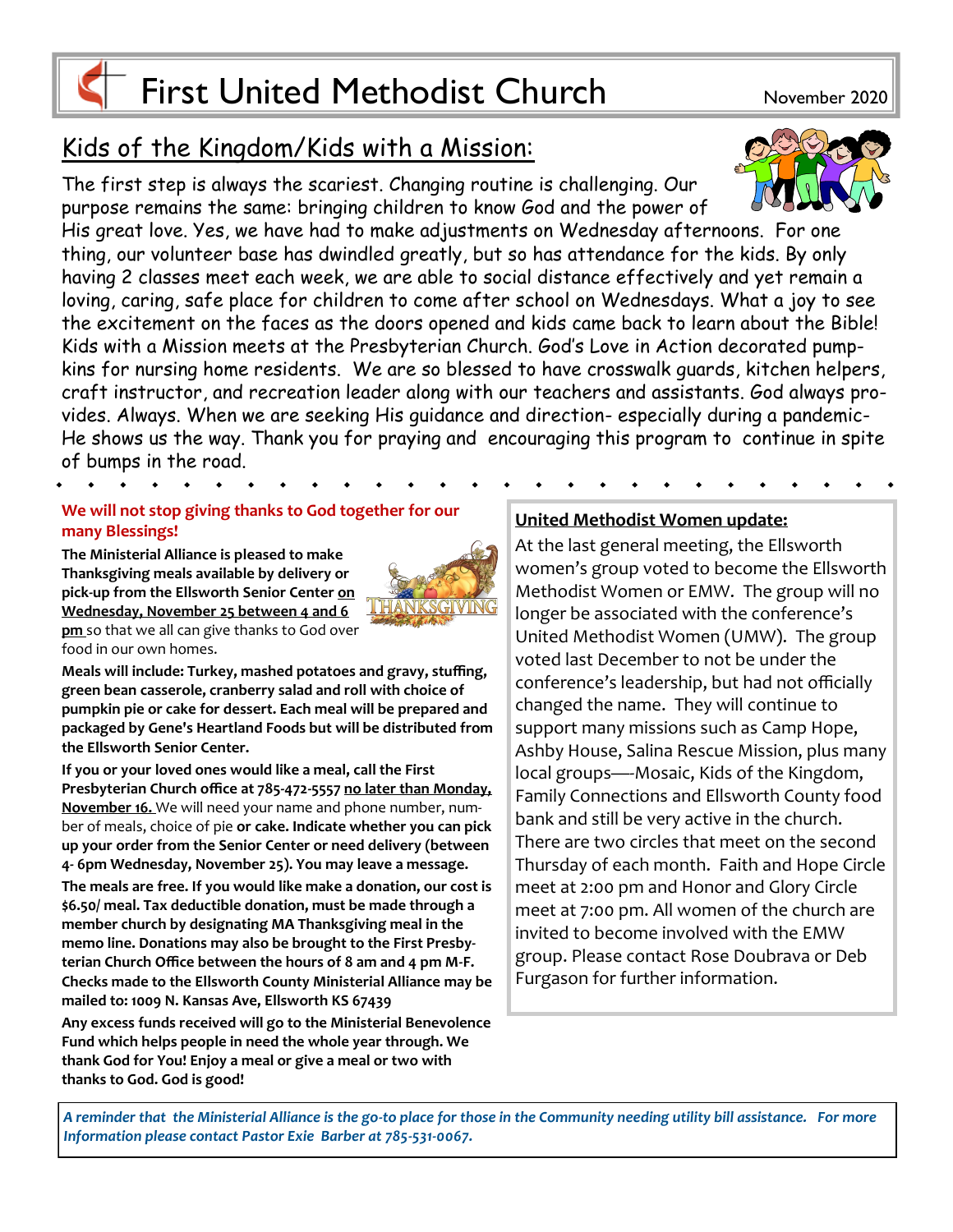# $\overline{I}$  First United Methodist Church  $N_{\text{Ovember 2020}}$

# **Weekly Activities:**

#### **Sundays:**

9:15 am—Adult Sunday School (Zoom) 9:30 am—Sunday School (in person) 10:45 am—Worship in sanctuary 6:00 pm—Pastor's Bible Study **Tuesdays:**

1:00 pm—Grief Support Group (Arts Council) 6:00 pm—Confirmation Class

#### **Wednesdays:**

3:05 pm—Kids of the Kingdom/Kids with a Mission 6:15 pm—Jr/Sr High Youth Group

### **November Calendar:**

#### Sun, Nov. 1—Communion

\*Daylight Savings Time Ends (move clocks back 1 hour)\* 7:00 pm—Trustee Meeting (Zoom)

Tues, Nov. 3

7:00 pm—Leadership Meeting (Zoom)

Sun, Nov. 8—Moment 4 Missions (Christmas Store) 11:45 am—Informal Church Conference

Mon, Nov. 9

6:30 pm—Finance/Stewardship Meeting (Zoom) Nov. 9—15—Pastor out of the Office

Tues, Nov. 10

6:30 pm—Missions/Evangelism Meeting (Pines) Wed, Nov. 11

8:30 am—Ministerial Alliance Meeting (Zoom) Thurs, Nov. 12

> 12:00 pm—Faith & Hope Circle Luncheon (Pines) 6:30 pm—Network Meeting (Zoom)

7:00 pm—Honor & Glory Circle

Sun, Nov. 15

8:00 am—United Methodist Men Breakfast

Tues, Nov. 17

6:30 pm—Worship Meeting (Zoom)

Thurs, Nov. 19

6:30 pm—Education Meeting (Zoom)

Sun, Nov. 22

4:00 pm—Church Charge Conference (Zoom) Mon, Nov. 23

6:30 pm—SPPRC Meeting (Zoom)

Nov. 26-27

Church office closed for Thanksgiving

#### **Recent Prayer Requests:**

Dorothy Thomas, Roger Samuelson, Gavin Webber, Robert Blanchard, Mason May, Charlie Thrush's family, Neva Chastain

# **Continued Prayers for**:

Donna Wooten's Family, Deb & Gregg Gordon, Gene Meitler's Family, Ron Singer's family, Betty Carter, Polly White's family, Rosemary Whitley, Wesley Chastain, Nancy & David Stonebraker, Penny Swift-Kelly, Tom Maze, Julie Thompson, Lois Myers's Family, Rose Doubrava, Lu Adams, Alan Falk, Frona Lorimer, Rhonda Hoffhines-Blair, Steve Noren, Judy Gebhardt, Bonnie Stinchcomb, Judy Toman, Karen Kerr

Salina Rescue Mission  $\sim$  Ashby House  $\sim$ Youthville/Ember Hope ~ Shut-Ins ~ Nursing Home Residents ~ Mosaic Clients ~ Our Nation's Leaders  $\sim$  Youth  $\sim$  Unemployed  $\sim$ Unspoken Requests ~ Missions/Missionaries

\*\*Continued prayers will be listed for 3 months. Please contact the church office to continue on the list.\*\*



Dear Church Family,

Thank you so much for all the cards, phone calls, prayers & food which I received after my recent back surgery. I do appreciate everything which my church family did to help support me after surgery.

Blessings,

Rosemary Whitley

First United Methodist Church,

From all of us at Mosaic, Thank you for your continued support of our mission: "Embracing God's Call, Mosaic Relentlessly pursues opportunities that empower people".